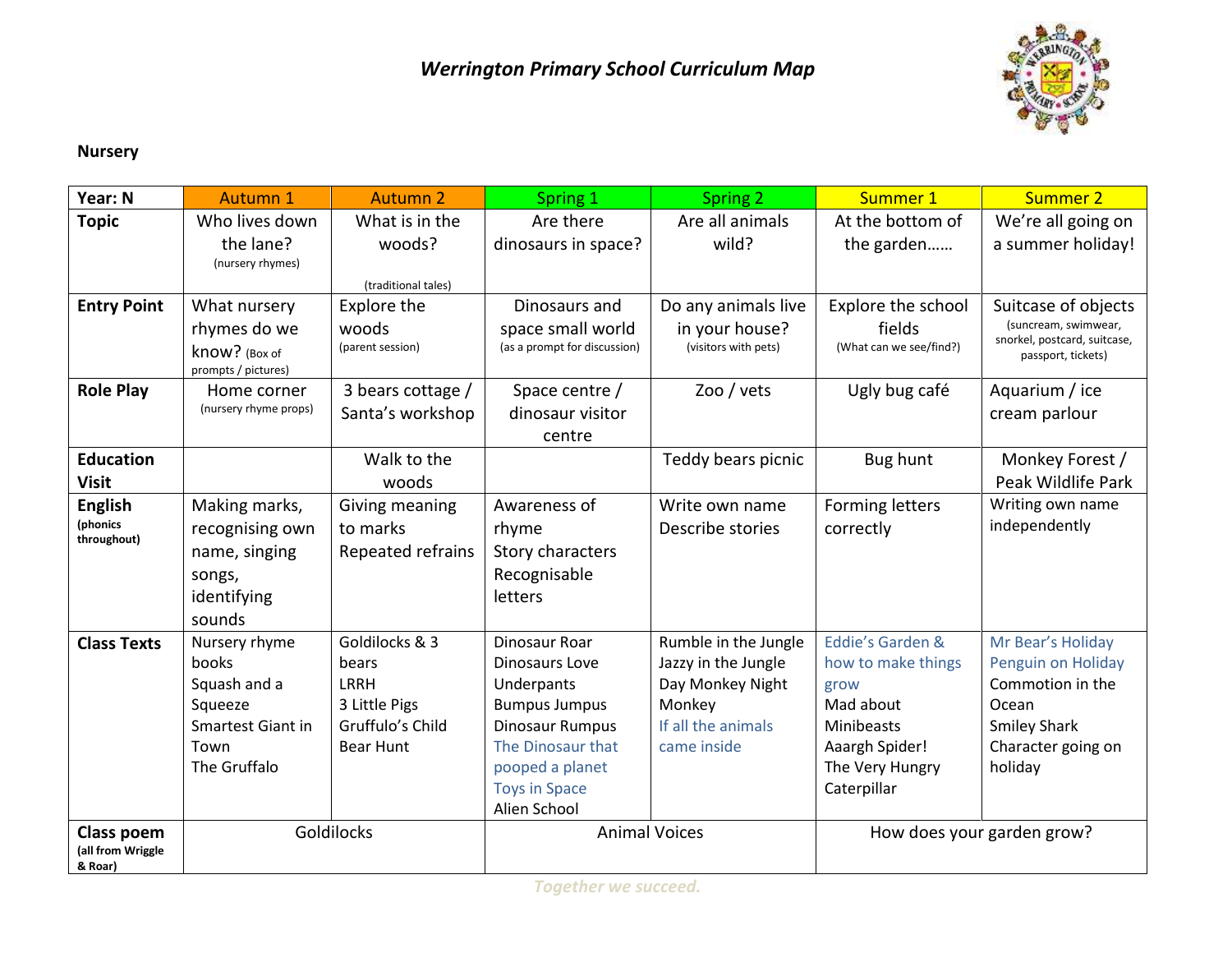

| <b>PD</b>                                                                            | Use of space,<br>outdoor<br>equipment,<br>bikes, staying<br>safe<br>Jumpers,<br>coats on and<br>off                 | <b>Exploring different</b><br>ways of moving, fine<br>motor control,                 | Ball control,<br>throwing, use<br>of bikes and<br>scooters with<br>pedals                   | Apparatus - moving<br>over, under, balancing                                   | Games skills,<br>using balls,<br>hoops, quoits,<br>beanbags,<br>control,<br>throwing                      | Team games, catching                                                 |
|--------------------------------------------------------------------------------------|---------------------------------------------------------------------------------------------------------------------|--------------------------------------------------------------------------------------|---------------------------------------------------------------------------------------------|--------------------------------------------------------------------------------|-----------------------------------------------------------------------------------------------------------|----------------------------------------------------------------------|
| <b>EAD</b>                                                                           | Joining in<br>with rhymes<br>and songs,<br>painting,<br>introduce<br>cutting skills                                 | Painting, printing,<br>Christmas art,                                                | Makes up<br>own songs                                                                       | Builds stories around<br>props                                                 | Explore rhythm                                                                                            | Use different media,<br>mix colours                                  |
| <b>Maths</b><br>opportunities<br>(all maths<br>linked to<br>topic where<br>possible) | Counting<br>characters,<br>language of<br>size &<br>ordering,<br>colours                                            | Counting characters,<br>bowls etc, ordering<br>by size,                              | Big & small<br>linked to<br>dinosaurs<br>Near & far<br>linked to space<br>2d shape<br>names | Grouping & sorting<br>animals by different<br>criteria                         | Sequencing<br>events (life<br>cycle), language<br>of time                                                 | Measuring time in<br>simple ways                                     |
| <b>UW</b>                                                                            | Who is in our<br>class? Who<br>are our<br>friends?<br>Our lives,<br>special<br>people, our<br>families<br>Where are | Investigating<br>woodland; plants &<br>animals, changes in<br>the woods in<br>autumn | Where are<br>we?<br>What is space?<br>Now & then $-$<br>when did<br>dinosaurs live?         | Identifying different<br>animals and their<br>features.<br>Hot and cold places | Growing (salad)<br>veg<br>Naming<br>minibeasts<br><b>Butterfly life</b><br>cycle<br><b>Healthy eating</b> | Near & far<br>Ways of travelling<br>Comparing different<br>locations |